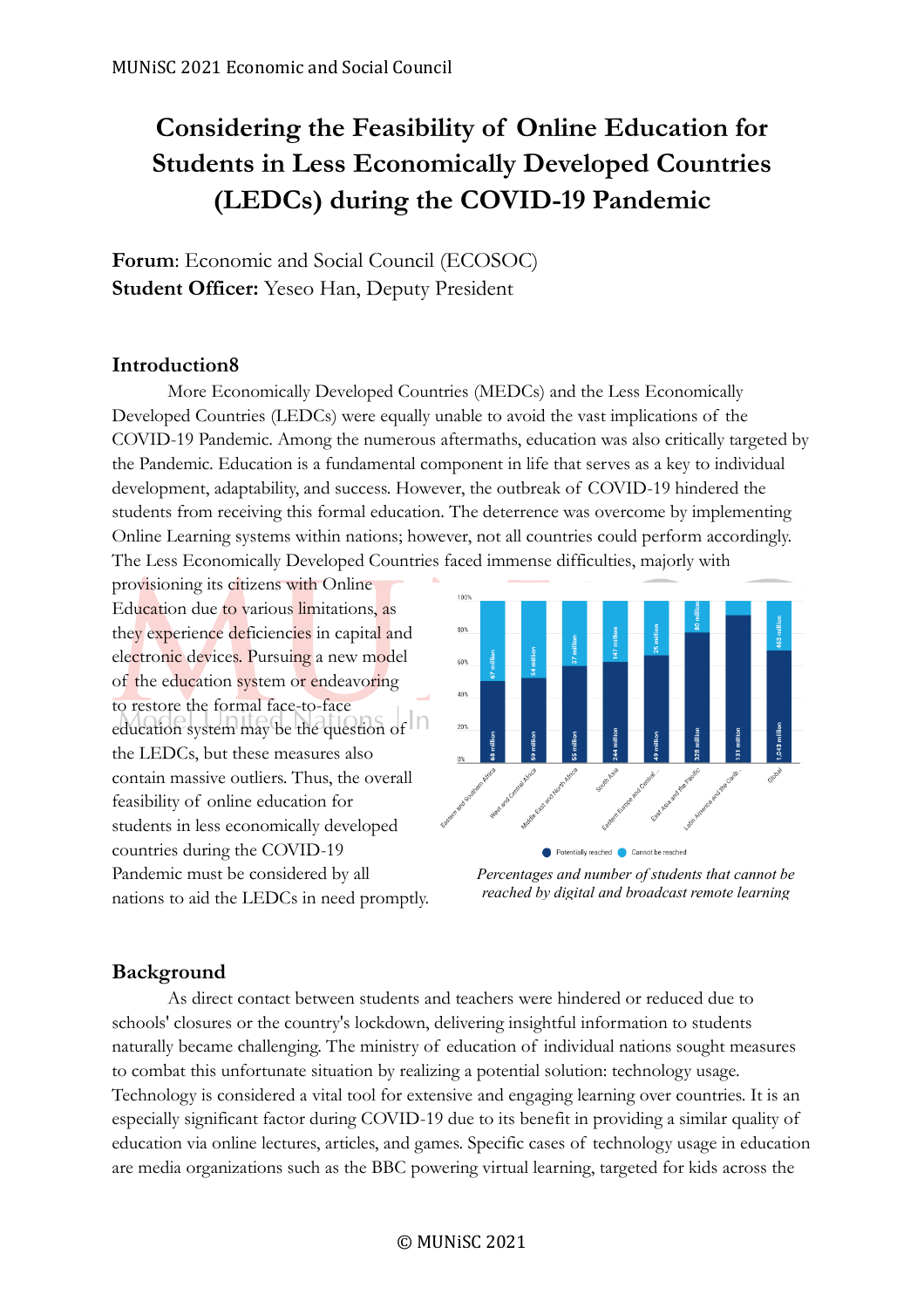U.K. The Ministry of Education in China partnered with its Ministry of Industry and Information Technology to mobilize all major telecom service providers to boost internet connectivity service for online education, especially for the under-served regions. Furthermore, they have decided to foster the upgraded major online education service platforms, , especially promoting the National Cloud Platform for Education Resources and Public Service to serve millions of visitors



*China's National Cloud-Platform for Educational Resources and Public Service website*

simultaneously. They further initiated plans to adopt flexible and suitable measures to facilitate learning via advising schools and teachers to determine sufficient delivery modes based on local e-readiness, including online platforms, digitalized T.V.s, or mobile Apps. Teachers can receive guidance on teaching methodologies, through live streaming of online tutorials. Finally, China endeavoured to enhance its online security by collaborating with the telecom sector and online platform service providers to receive an education without disrupting by abrupt or permeant internet disconnections.

Despite these successful initiatives of MEDCs globally, the adequacy of online education for students is mostly debatable among the analysts and critics. The difficulty in delivering practical and clinical work that requires active communication between students and teachers is the limitation of online learning. Clear communication is a necessary component in learning as it guides the students to broaden their scope and deepen their thought process. Besides, communication can provide regular or immediate feedback about a particular work which helps the learners to confirm their understanding of the course, correct their mistakes, and build their studies from the point. Online learning hinders the students from practicing such productive sessions; thus, the deterrence of students' learning process prevails with the lack of face-to-face education. Along with such critical limitations, students' integrity during online study cannot be guaranteed. While some students do participate honestly in their academic online courses, some students don't do so. Some take advantage of the environment that they were situated in and choose not to perform with integrity.

However, the validity regarding the content and the online education system's structure may not be a severe problem for some countries. Less Economically Developed Countries are struggling to primarily implement an online education system and seek measures to spread it widely for the practical usage of the citizens. According to United Nations Children's Fund's (UNICEF's) data, nearly 9 out of 10 of the young people who live in Asia, Africa, and the pacific have no internet access. These areas embody a vast majority of the LEDCs, proving the presence of the digital divide. In Bangladesh and Zimbabwe, fewer than 1 in 20 children under 15 uses the internet. People in Cameroon, Malawi, and Zimbabwe, where data costs are not as high compared to the prior nations, still face challenges accessing the internet. Therefore, in these countries, the government nor the local corporation is capable of providing its youth with sufficient online education programs as accessing the internet is a significant challenge.

A lack of educational support and qualified teachers is also accountable for creating a debate on whether online education is feasible for the LEDCs. The deficiency of resources, including human capital, is a serious problem in LEDCs. Hence, the number of teachers that can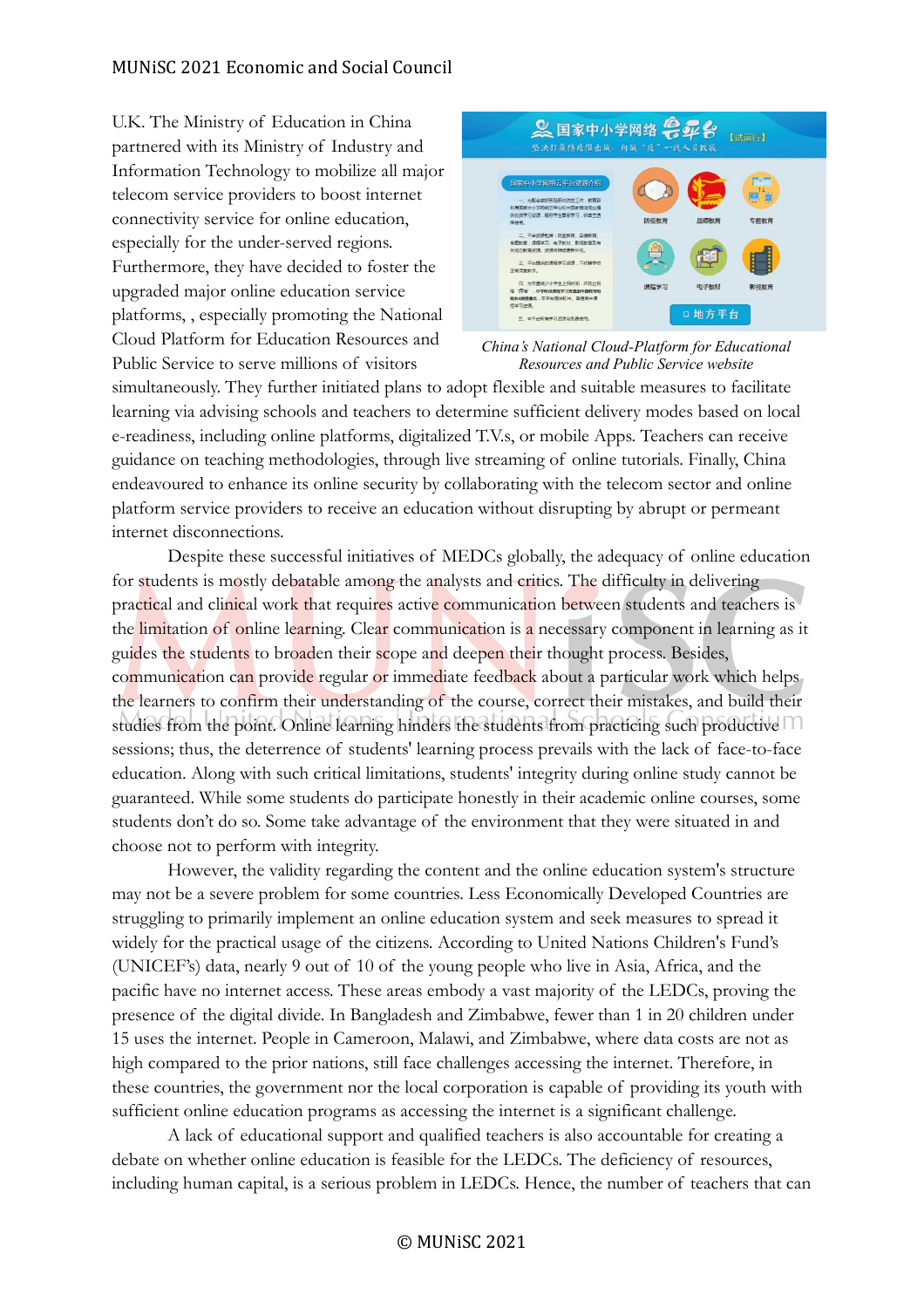provide students with online learning experience may be insufficient. For brighter future, the students should receive a thorough education regardless of the circumstance. To appropriately provide learning opportunities for students in need, the feasibility of online education in LEDCs must be reconsidered in depth.

## **Problems Raised**

#### *Lack of Internet Access and Electronic Devices*

As mentioned earlier, nearly 9 out of 10 of the young people who live in Asia, Africa, and the pacific have no internet access. Before the outbreak of COVID-19, only 47% of developing countries used the internet, while 86% of the population of developed countries had access to the internet. Complying to the reality, the Chair in Culture of Peace and Education at the Universidad Técnia Particular de Loja (Ecuador) stated, "at least 60 percent of the student population has been affected by the Pandemic and as many do not have the means or the instruments to access online teaching. Given that COVID-19 is having an immense impact on students, timely responses are needed."

As the chair alludes, lack of internet access deprives the students' learning opportunities, especially during the time of COVID-19. Electronic devices are usually regarded as effective supplements that boosts the students' understanding of the material and guides extracurricular learning. However, the outbreak of Covid-19 transforms the ordinary education norm, utterly : the strict lockdown policies cause schools to close down, leading them to facilitate inevitable home-based learning system that increases the reliance on electronic devices. However, LEDCs that face difficulties in ensuring their citizens to have access to the internet and electronic devices through distributing netbooks and tablets are incapable of providing education to those in need. The primary reason for such implication is that network fees are too high for the citizens to afford as the network connection is exceptionally difficult in these regions. Hence, they have no choice but to renounce their will to purchase devices for education.



#### *Digital Divide Within the Nation*

*Percentages and number of students that cannot be reached by remote learning opportunities according to sex, wealth, and area*

Digital Divide is a severe problem experienced among the citizens living in rural and underprivileged urban areas and those experiencing distinguished wealth status. In such undeveloped areas, people struggle to access Information & Communications Technology (ICT) platforms compared to those in the more privileged urban regions, ultimately increasing the unequal distribution of learning. Moreover, distinguished wealth status due to poverty, income inequality, housing, and education discrimination, generates a grave digital divide.

The digital divide also creates unfair competitions between students.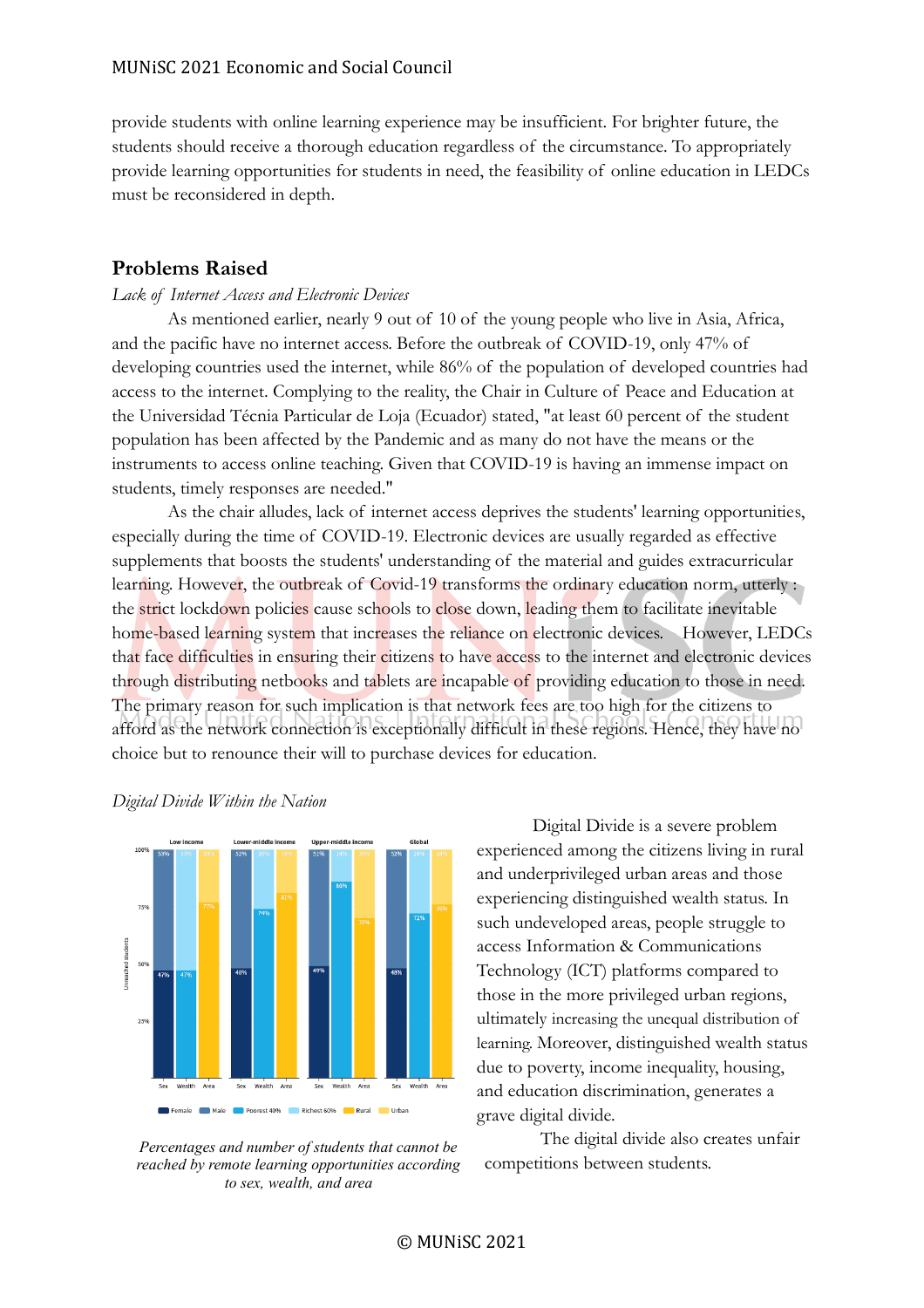Despite the problem being prevalent before the Pandemic, COVID-19 reinforces the reality of unfair distribution of educational opportunities. Some students may have no difficulty accessing the available education prevalent online, but others have trouble doing so. Thus, this unfair distribution leads to the rise of societal inequality and chaos as education level is highly responsible for ensuring better future for individuals. Education can alter one's inherent wealth status, but the unequal distribution will fail to provide this chance. Hence, the endless cycle of poverty and inequality persists, , which does not benefit the nation's development. The issue must be addressed promptly so that the prospects of the individuals and the country is guaranteed.

#### *Misallocation of Governmental Support*

Any type of governmental support, such as subsidization, is beneficial for the nations as they successfully close the financial gaps and leakages within each country. However, LEDCs cannot effectively provide financial support to the education sector, despite the current drastic circumstances that hinder face-to-face classes from taking place. To promote access to the internet and electronic devices, the government must subsidize its nation according to each region's situation and individual's wealth status. Government should keep in mind that even though supporting health care and the economy (grants, loans, lowering of taxes, trade) is significant, education also plays a critical role in assuring sustainable economic development. Thus, government's reallocation of funding is necessary for LEDCs to implement online education system effectively.

# **International Actions** ations | International Schools Consortium

#### *The Flipped Classroom Theory*

The Flipped Classroom theory is a pedagogical approach in which basic concepts of the materials are provided prior to class so that class time can be utilized more efficiently to review and apply concepts. The theory emphasizes its potentials of effectually engaging students in the learning process by creating a long and rich memory. Through pre-learning the concepts, in-class activities can be more application and evidence-based, which allows teachers to give further evaluation and feedback. With the long-lasting Pandemic, numerous MEDCs such as the U.S.,

the U.K., and China adopted this theory in hand. Nations encouraged the teachers to record their corresponding lectures in advance and upload them to online platforms for students to see, ensuring that students receive a similar quality of education as if they were in a physical class. Through emails and online meetings, students may ask questions regarding the content and receive feedback on their work. However, this theory only applies to the MEDCs capable of accessing the lectures via



*UNICEF's Support for Radio Education in Ethiopia*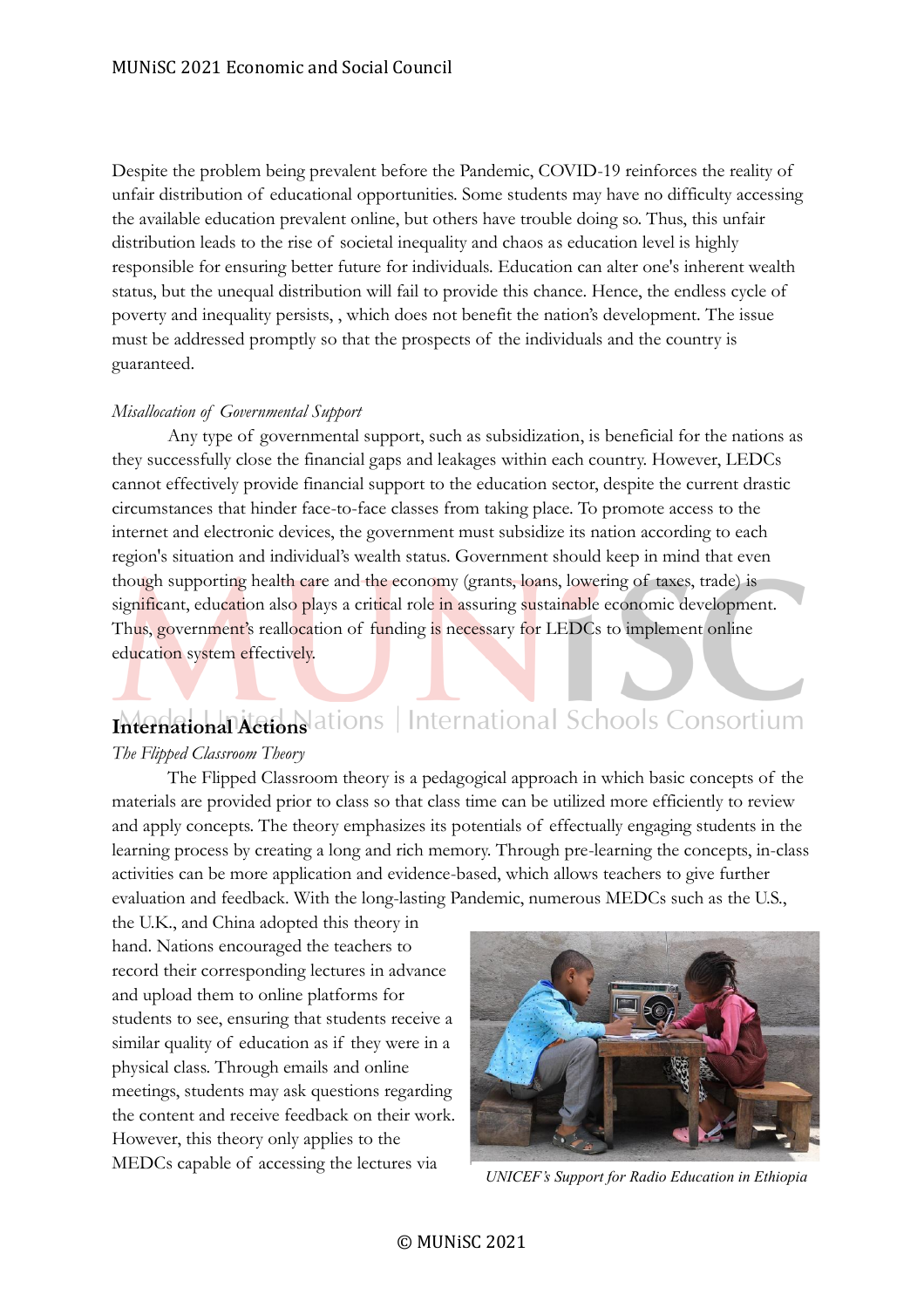#### MUNiSC 2021 Economic and Social Council

their devices. LEDCs that lack resources are incapable of practicing the theory. Therefore, LEDCs must consider how they will ensure every children's learning takes place and implement the theory shrewdly.

#### *UNICEF's Support for Home Based Distance Education*

UNICEF provided numerous technical and educational support in LEDCs to alleviate issues such as the lack of internet and devices, misallocation of budgets, and the digital divide. In Gambella, UNICEF provisioned technical support in training 37 radio scriptwriters to develop radio learning materials. UNICEF organized lessons and languages common across regions and promoted cross-regional sharing of resources for broadcasting. UNICEF also secured more than 20,000 solar-powered radios with USB capability to upload lessons for vulnerable learners, including internally displaced children and refugees. By 2021, the Learning Unlimited initiative by UNICEF, Generation Unlimited, and its partners endeavors to allow 500 million learners in 106 countries to have internet access and facilitate high quality IT enabled learning solutions that meet. These contributions from UNICEF will provide significant support for the LEDCs that still require alterations in their online education system during COVID-19.

## **Places of High Concern**

#### *Bangladesh*

 Bangladesh is one of the nations that severely lacks a sufficient online education system for COVID-19. South Asian Network on Economic Modelling (SANEM) showed that 43.90 percent of the students' families could fall victim to poverty (for primary: 51.70 percent, secondary: 42.40 percent; SSC/HSC: 30.20 percent; and university: 19.0 percent), forcing 7.70 million additional students' families to enter poverty. Various factors are responsible for creating poverty, but insufficient education is also responsible for the cause. Moreover, as a cynical coping strategy, students from unprivileged families who are unable to receive an education are likely to drop out for good. This decision generates negative results such as higher rate of child marriage, early pregnancy, and child labor. Students must be able to receive proper education online, during the time of Pandemic, to prevent such results. However, in his budget speech, the Finance Minister AHM Mustafa Kamal pointed out that 40 million students cannot continue regular academic curriculums across Bangladesh. The latest 2020 data of HIES (Household Income and Expenditure Survey) showed that around 12.70 percent of low-income families do not have a single mobile phone. This data illustrates that students who lack access to education and electronic devices will eventually lack the opportunities to receive online education. The government of Bangladesh must take immediate actions to resolve the issue.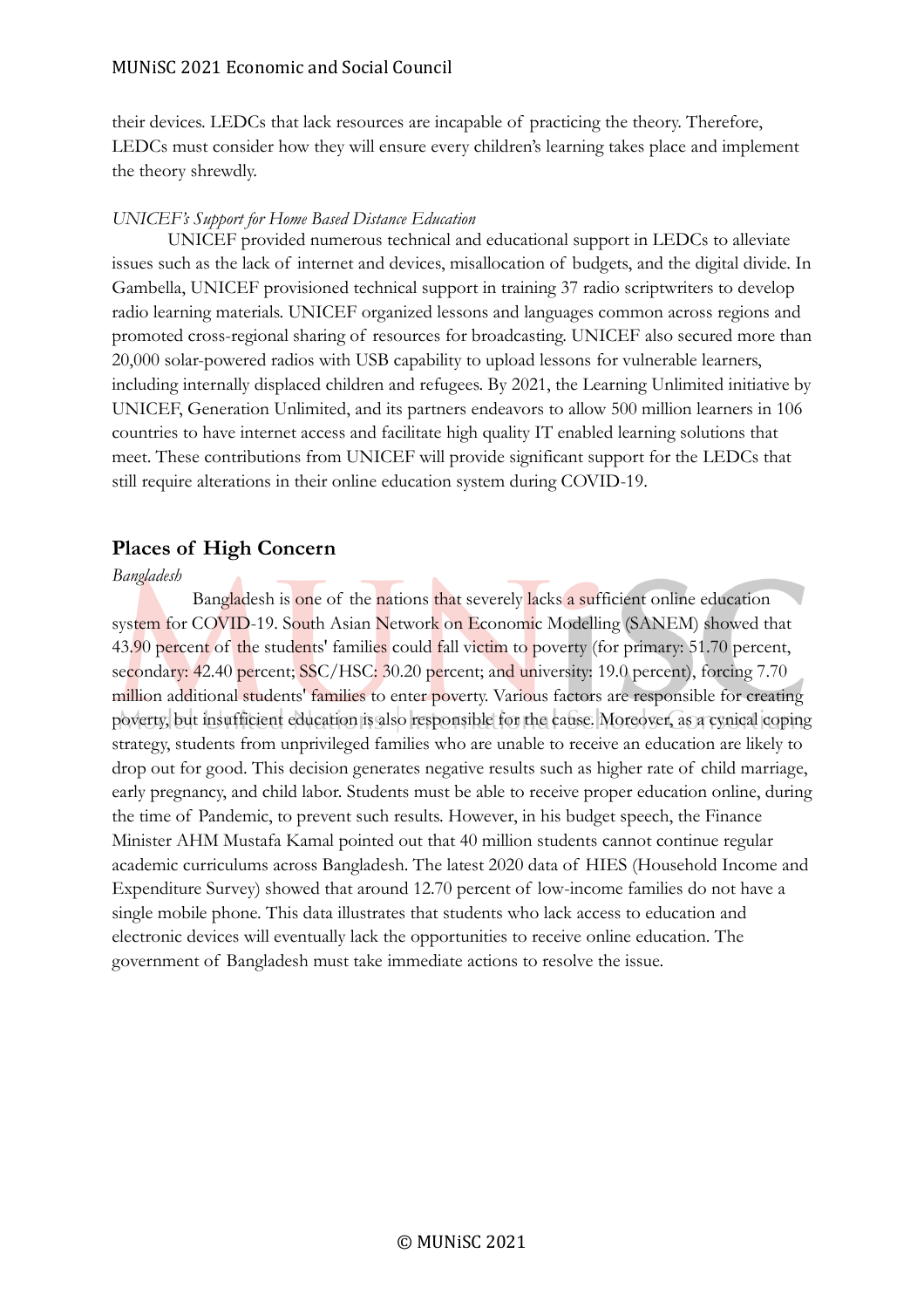## MUNiSC 2021 Economic and Social Council

#### *Ethiopia*

Online education cannot be replaced for face-to-face learning in bricks and mortar classrooms in Ethiopia. Although the Federal Ministry of Education (MOE), which is in charge of provisioning secondary education, created a T.V. channel for education, the program was not designed for students to learn it individually at home. Instead, it was devised to guide the teachers to better prepare for their classes. Thus, the idea of a 30 minutes long T.V. program



*Ethiopian students receiving limited online education*

replacing the full lesson in school settings is considered absurd. Besides, electricity can be infrequent, and internet connection is often unstable at individual's home. Hence, the feasibility of online education in Ethiopia is questioned here again. Moreover, online education lacks additional benefits brought in schools, such as meals, recreational programs, co-curricular activities, pedagogical support by teachers, and emotional and social connections with other children. This deficiency is crucial for the children living in the LEDCs such as Ethiopia, because these activities enable them to fulfill the areas that are not adequately provisioned in their familysphere. For instance, as parents spend long hours working to deviate from poverty, communication may lack within family, degrading the sense of intense emotional connection. Therefore, there must be an effort to strengthen distance learning in longer-term so that Ethiopia can have a more flexible, resilient, and responsive education system. There should be more significant investments in online education to enable students to access coursework from home in the future. This is important not only so that Ethiopia is better prepared in similar disruptions, but also because "blended learning" – attaining education via various media - can benefit children in ordinary days.

## **Possible Solutions**

As the cause requires serious attention for the development of self and the nations, prompt actions must be taken to help the students living in the LEDCs. Among the numerous solutions that can be proposed for these issues, these are just a few:

- 1. Increase cooperation between NGOs and the individual nations for financial support.
	- a. As the governmental budget's misallocation is one of the causes for the unfeasibility of online education in LEDCs, NGOs such as Junior Achievement should provide primary financial support and hint the ways to effectively manage the budget for the education sector. The financial aid would not be permanent, so the NGOs should further encourage them to enforce the measures to redistribute their budget.
- 2. Analyze places of deep concerns on a national level to resolve the issue effectively.
	- a. Different places in the nation may undergo challenges to a distinguished extent. Thus, the government should realize which regions within their nation face the most significant challenges, such as poverty and the digital divide, then prioritize that region for support and encouragement.
- 3. Alert the reasons for the need of online education during COVID-19.

#### © MUNiSC 2021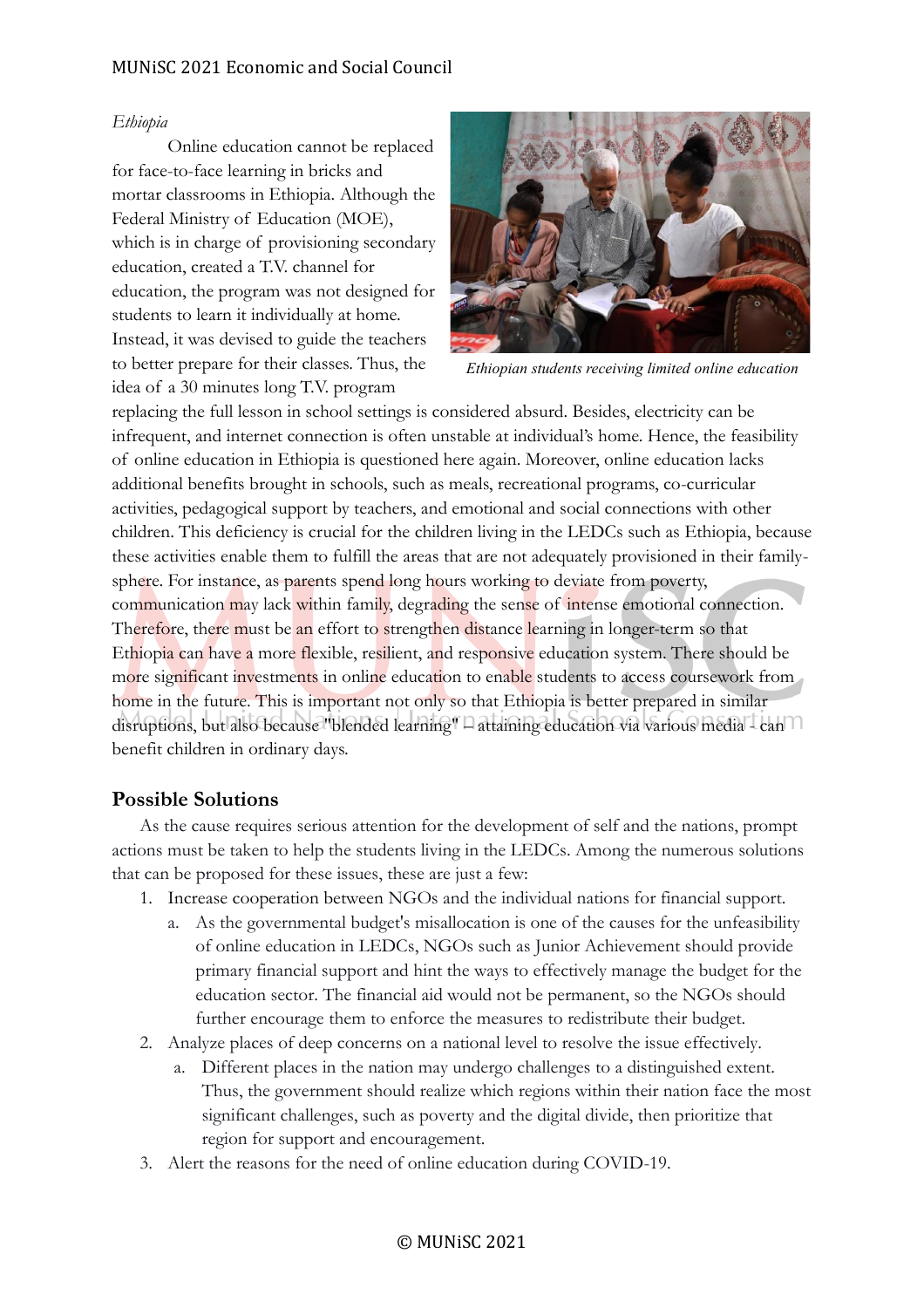a. Nations that are incapable of providing overarching education during COVID-19 should realize the phenomenal loss and hazards that the students will face in the future. Thus, UNICEF, United Nations Educational Scientific and Cultural Organization (UNESCO), and Save the Children must inform the individual nations through means such as mass media to illuminate the leaders and initiate effective education systems.

# **Glossary**

More Economically Developed Country (MEDC): More Economically Developed Country is a term that refers to a country that has developed its economy and advanced technological infrastructure relative to other less developed countries.

Less Economically Developed Country (LEDC): Less Economically Developed Country is a term that explains the nations with the lowest socioeconomic development, with relatively low Human Development Index ratings compared to the other nations.

United Nations Children's Fund (UNICEF): United Nations Children's Fund is a United Nations agency responsible for providing humanitarian and developmental aid to children worldwide.

Junior Achievement: Global non-profit youth organization founded in 1919 by Horace A. Moses, Theodore Vail, and Winthrop M. Crane. JA works with local businesses, schools, and organizations to deliver experiential learning programs in the areas of work readiness, financial literacy, and entrepreneurship to students from ages 5 to 25.<br>Model United Nations | International Schools Consortium

Digital Divide: Digital divide explains the gap between the population or regions with access to modern technology and those that do not or have limited access.